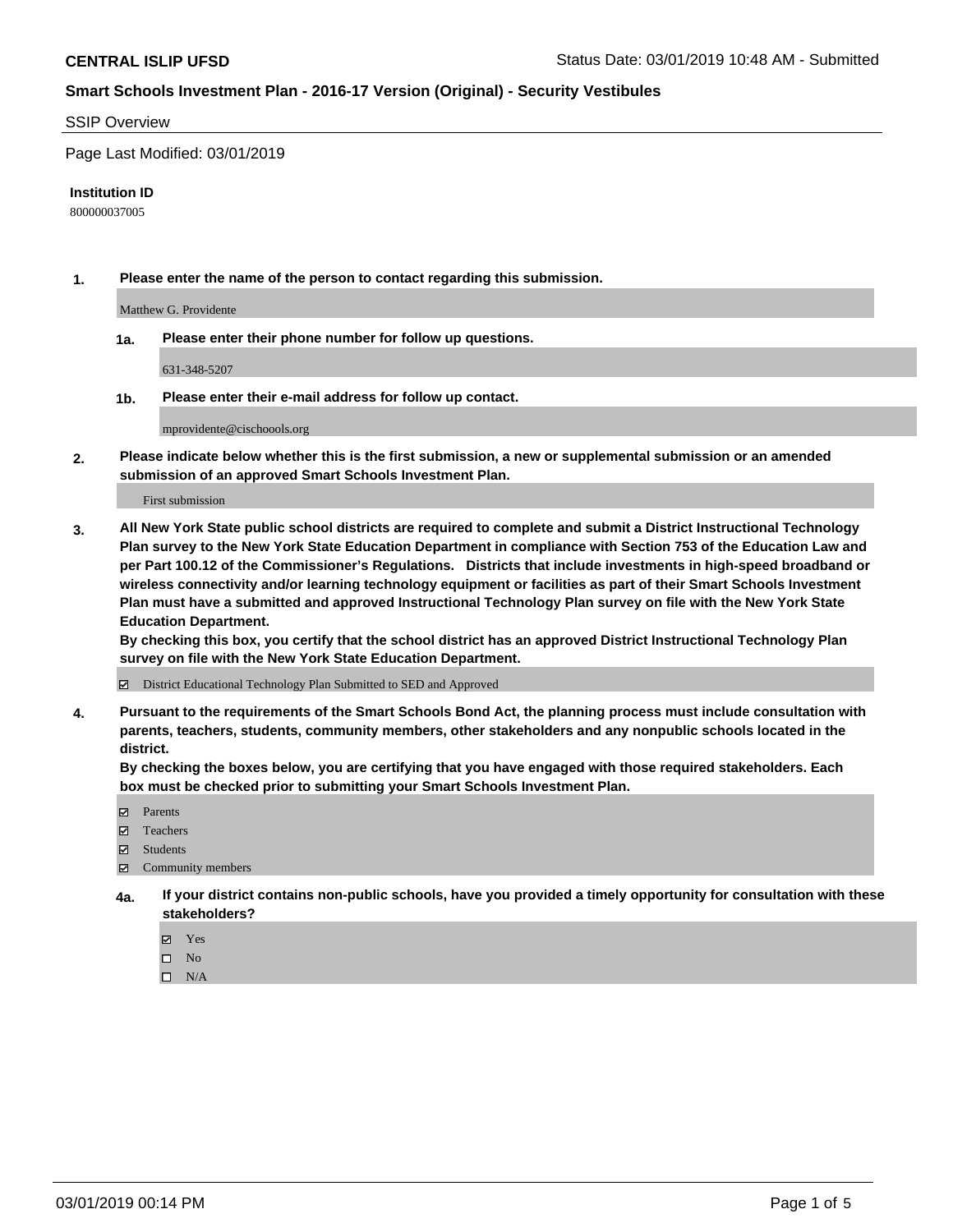### SSIP Overview

Page Last Modified: 03/01/2019

## **5. Certify that the following required steps have taken place by checking the boxes below: Each box must be checked prior to submitting your Smart Schools Investment Plan.**

- The district developed and the school board approved a preliminary Smart Schools Investment Plan.
- $\boxtimes$  The preliminary plan was posted on the district website for at least 30 days. The district included an address to which any written comments on the plan should be sent.
- $\boxtimes$  The school board conducted a hearing that enabled stakeholders to respond to the preliminary plan. This hearing may have occured as part of a normal Board meeting, but adequate notice of the event must have been provided through local media and the district website for at least two weeks prior to the meeting.
- The district prepared a final plan for school board approval and such plan has been approved by the school board.
- $\boxtimes$  The final proposed plan that has been submitted has been posted on the district's website.
- **5a. Please upload the proposed Smart Schools Investment Plan (SSIP) that was posted on the district's website, along with any supporting materials. Note that this should be different than your recently submitted Educational Technology Survey. The Final SSIP, as approved by the School Board, should also be posted on the website and remain there during the course of the projects contained therein.**

SMART SCHOOL PLAN.pptx

**5b. Enter the webpage address where the final Smart Schools Investment Plan is posted. The Plan should remain posted for the life of the included projects.**

http://www.centralislip.k12.ny.us/departments/technology/smart\_school\_bond\_act

**6. Please enter an estimate of the total number of students and staff that will benefit from this Smart Schools Investment Plan based on the cumulative projects submitted to date.**

7,667

**7. An LEA/School District may partner with one or more other LEA/School Districts to form a consortium to pool Smart Schools Bond Act funds for a project that meets all other Smart School Bond Act requirements. Each school district participating in the consortium will need to file an approved Smart Schools Investment Plan for the project and submit a signed Memorandum of Understanding that sets forth the details of the consortium including the roles of each respective district.**

 $\Box$  The district plans to participate in a consortium to partner with other school district(s) to implement a Smart Schools project.

**8. Please enter the name and 6-digit SED Code for each LEA/School District participating in the Consortium.**

| <b>Partner LEA/District</b> | <b>ISED BEDS Code</b> |
|-----------------------------|-----------------------|
| (No Response)               | (No Response)         |

**9. Please upload a signed Memorandum of Understanding with all of the participating Consortium partners.**

(No Response)

**10. Your district's Smart Schools Bond Act Allocation is:**

\$9,451,402

**11. Enter the budget sub-allocations by category that you are submitting for approval at this time. If you are not budgeting SSBA funds for a category, please enter 0 (zero.) If the value entered is \$0, you will not be required to complete that survey question.**

|                                              | Sub-<br><b>Allocations</b> |
|----------------------------------------------|----------------------------|
| <b>School Connectivity</b>                   |                            |
| <b>Connectivity Projects for Communities</b> |                            |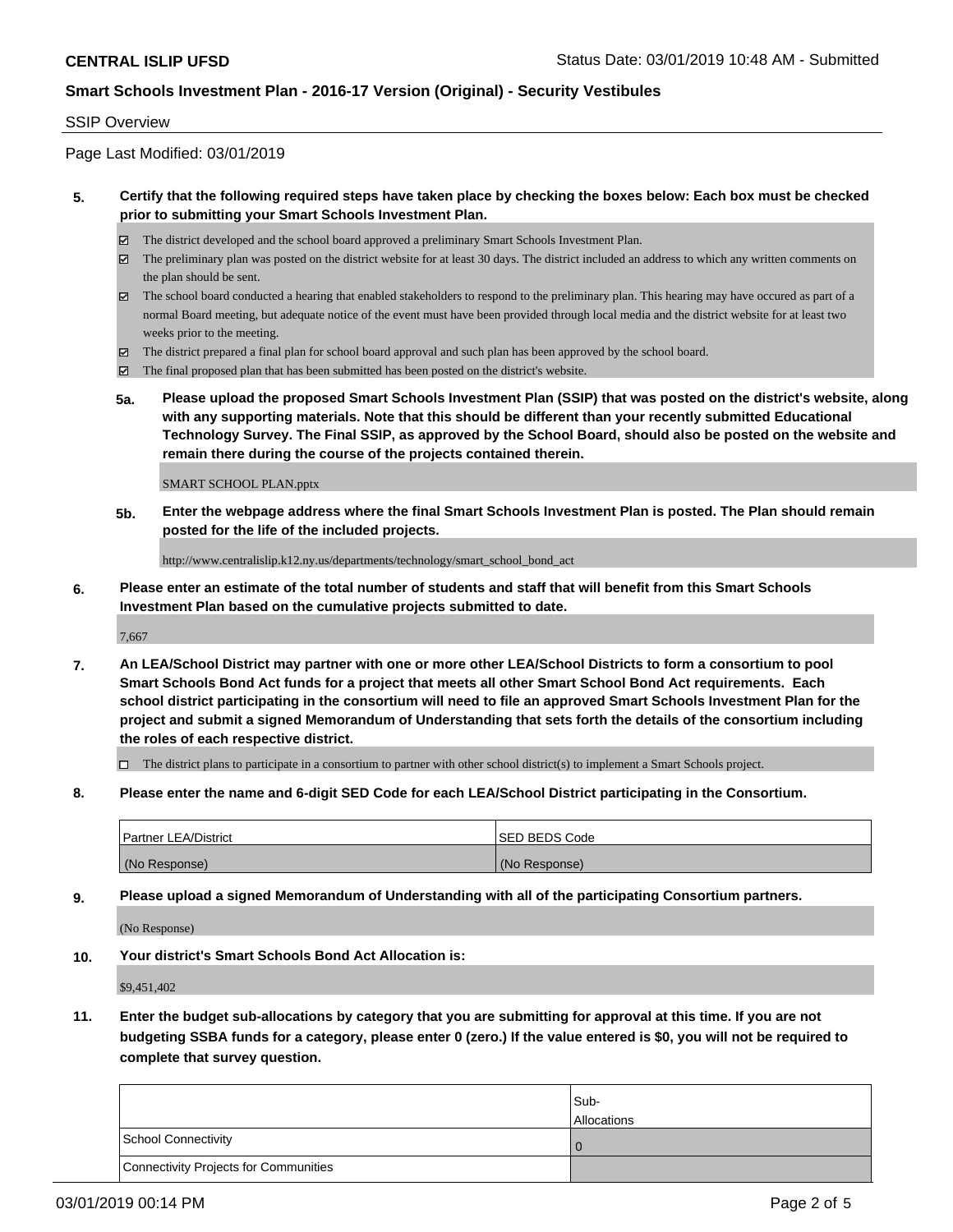# SSIP Overview

Page Last Modified: 03/01/2019

|                                  | Sub-<br>Allocations |
|----------------------------------|---------------------|
|                                  |                     |
| Classroom Technology             |                     |
| Pre-Kindergarten Classrooms      |                     |
| Replace Transportable Classrooms |                     |
| High-Tech Security Features      | 460,000             |
| Totals:                          | 460,000             |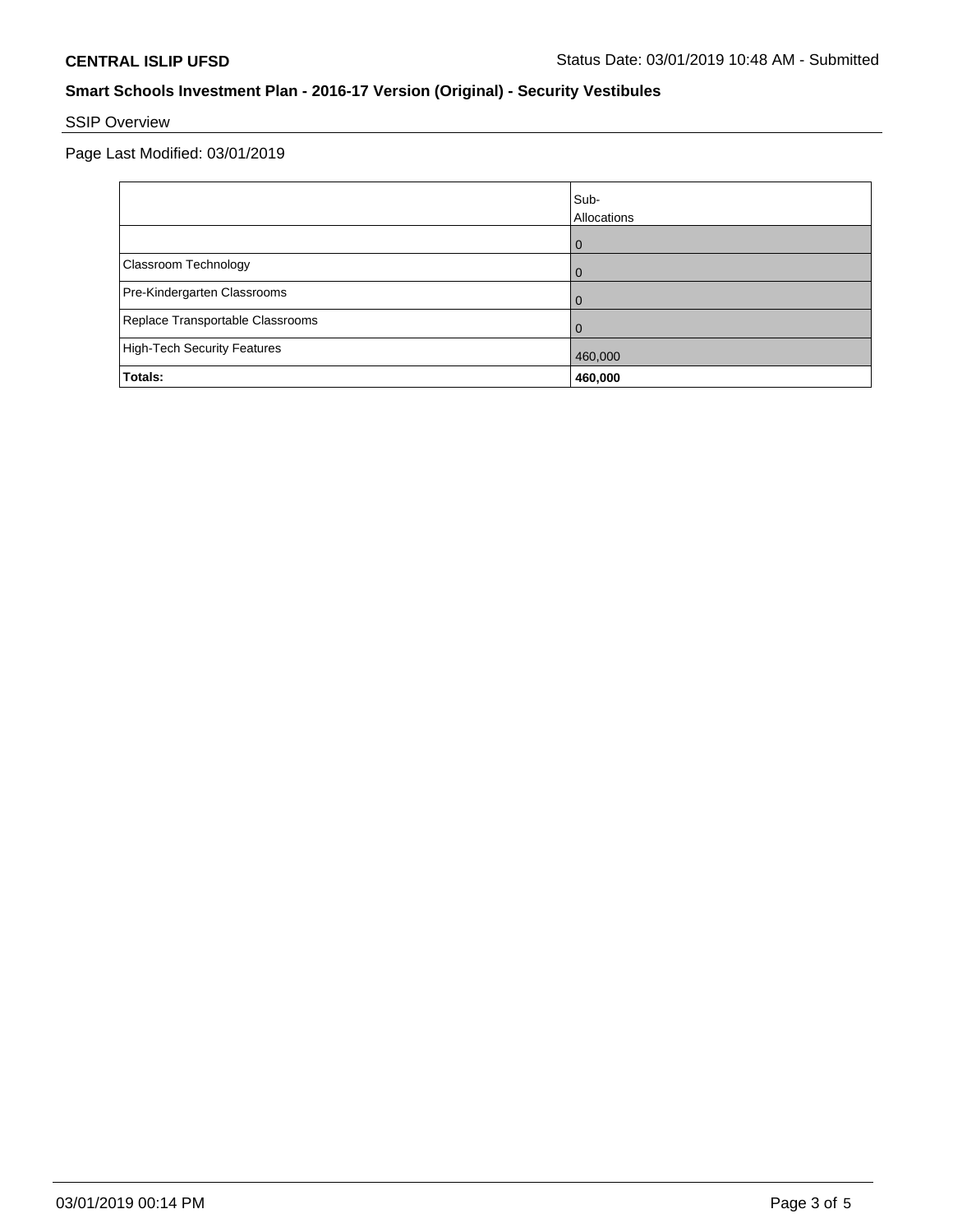### High-Tech Security Features

Page Last Modified: 02/28/2019

**1. Describe how you intend to use Smart Schools Bond Act funds to install high-tech security features in school buildings and on school campuses.**

Central Islip UFSD believes a safe and secure building is paramount to maintaining an environment for learning. The district, in consultation with the community and the Board of Education, has decided to use a portion of the SSBA bond allocation toward "High Tech Security Features" specifically, in this submission, for creating "Security Vestibules". By altering the existing main entryway to each building, the district personnel will be able to safely receive and review an individual's credentials, via a transaction window, before granting the individual access to the building. Existing door automation controls will be reused and expanded upon to achieve the objective of being able to prevent an threat from entering the building. The enclosed vestibules will be reinforced will bullet resistive film (on all glass surfaces) so to slow down a determined entry threat.

**2. All plans and specifications for the erection, repair, enlargement or remodeling of school buildings in any public school district in the State must be reviewed and approved by the Commissioner. Districts that plan capital projects using their Smart Schools Bond Act funds will undergo a Preliminary Review Process by the Office of Facilities Planning.** 

**Please indicate on a separate row each project number given to you by the Office of Facilities Planning.**

| <b>Project Number</b> |  |
|-----------------------|--|
| 58-05-13-03-7-999-003 |  |

#### **3. Was your project deemed eligible for streamlined Review?**

| D  | <b>Yes</b> |  |
|----|------------|--|
| 1⊽ | - No       |  |

**4. Include the name and license number of the architect or engineer of record.**

| <i>N</i> ame                                              | . License Number |
|-----------------------------------------------------------|------------------|
| William G. Wisbauer II, Tetra Tech Architects & Engineers | 16549            |

**5. If you have made an allocation for High-Tech Security Features, complete this table. Note that the calculated Total at the bottom of the table must equal the Total allocation for this category that you entered in the SSIP Overview overall budget.**

| Totals:                                              | 460,000        |
|------------------------------------------------------|----------------|
| <b>Other Costs</b>                                   | 27,000         |
| Approved Door Hardening Project                      | 30,000         |
| <b>Entry Control System</b>                          | 30,000         |
| Electronic Security System                           | (No Response)  |
| Capital-Intensive Security Project (Standard Review) | 373,000        |
|                                                      | Sub-Allocation |

**6. Please detail the type, quantity, per unit cost and total cost of the eligible items under each sub-category. This is especially important for any expenditures listed under the "Other" category. All expenditures must be capital-bond eligible to be reimbursed through the SSBA. If you have any questions, please contact us directly through smartschools@nysed.gov.**

**Add rows under each sub-category for additional items, as needed.**